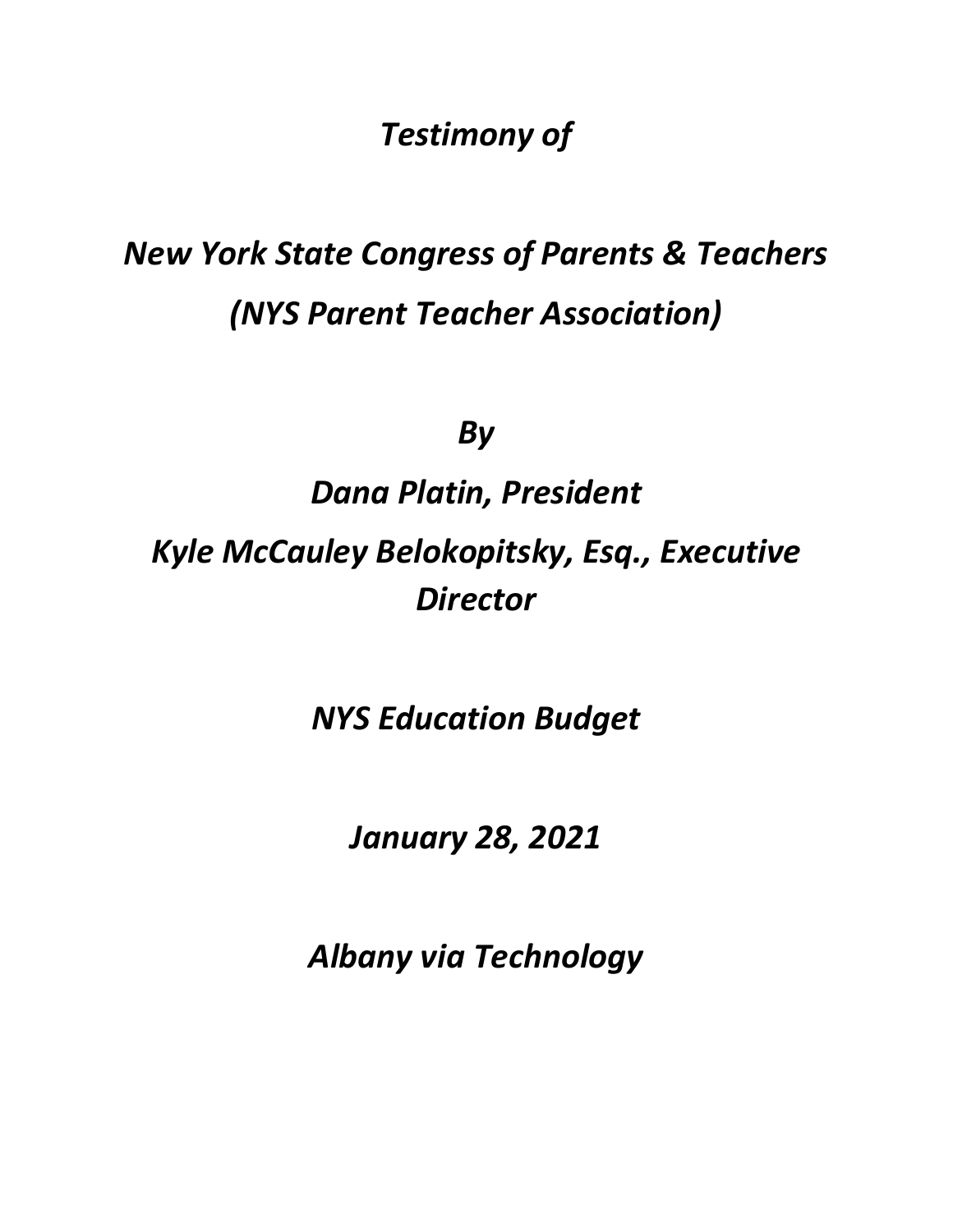# **Please see here for a recorded version of this testimony:**

<https://youtu.be/oEkR3h030vA>

I am Kyle McCauley Belokopitsky, the Executive Director of the New York State Congress of Parents and Teachers, Inc. (NYS PTA), and am proud to represent nearly 250,000 members of NYS PTA and the parents of 2.6 million New York school children. I am honored to be joined by our State President Dana Platin.

NYS PTA appreciates the opportunity to comment on how the Executive Budget impacts children and families statewide.

Thank you to Assembly and Senate Finance Chairs, Education Chairs and members of the legislature for your continued commitment to ALL children, their families, and our schools.

Hello, I'm Dana Platin, President of NYS PTA. I am a proud school related professional, working with the very best Kindergarten students, in the Sachem School District in Suffolk County. Most importantly, I am the proud mother of three wonderful children, raised in our great public schools where they each received an outstanding education.

My youngest son, Tyler, who taught me more about parenting and education than I could ever imagine, has autism. He just recently graduated with a superintendent's determination diploma and he now attends an Access program for young adults with special needs where he does community service and continues to thrive.

#### **Today I'd like to share two things: what it's like in a Kindergarten classroom currently, and what it's like as a parent during this pandemic.**

This school year has been like no other, and, sometimes, it still feels surreal to me. There are moments when I walk down the halls of my school, peering into classrooms, and I'm struck by the sight of children in masks at their desks. My kindergarteners don't even think twice about it anymore, as it's become the new normal for all of us, and for that, I am thankful. They are flourishing, happy and healthy, but we have all seen firsthand how the vast challenges and obstacles in these unprecedented times, encountered by students, parents, and educators, have been overwhelming.

Public school teachers, administrators and school-related professionals have always gone to extraordinary lengths to provide the very best services and education for our children, but never have they had to do so under such difficult circumstances. Their remarkable commitment and never-ending dedication are to be commended and celebrated, but it's hard, and we truly need your help.

Every day I watch in awe as dedicated, outstanding educators, school related professionals, and staff members do ALL we can to serve ALL our children. Public education is our nation's greatest hope. It is the promise that all children, regardless of race, ethnicity, gender, learning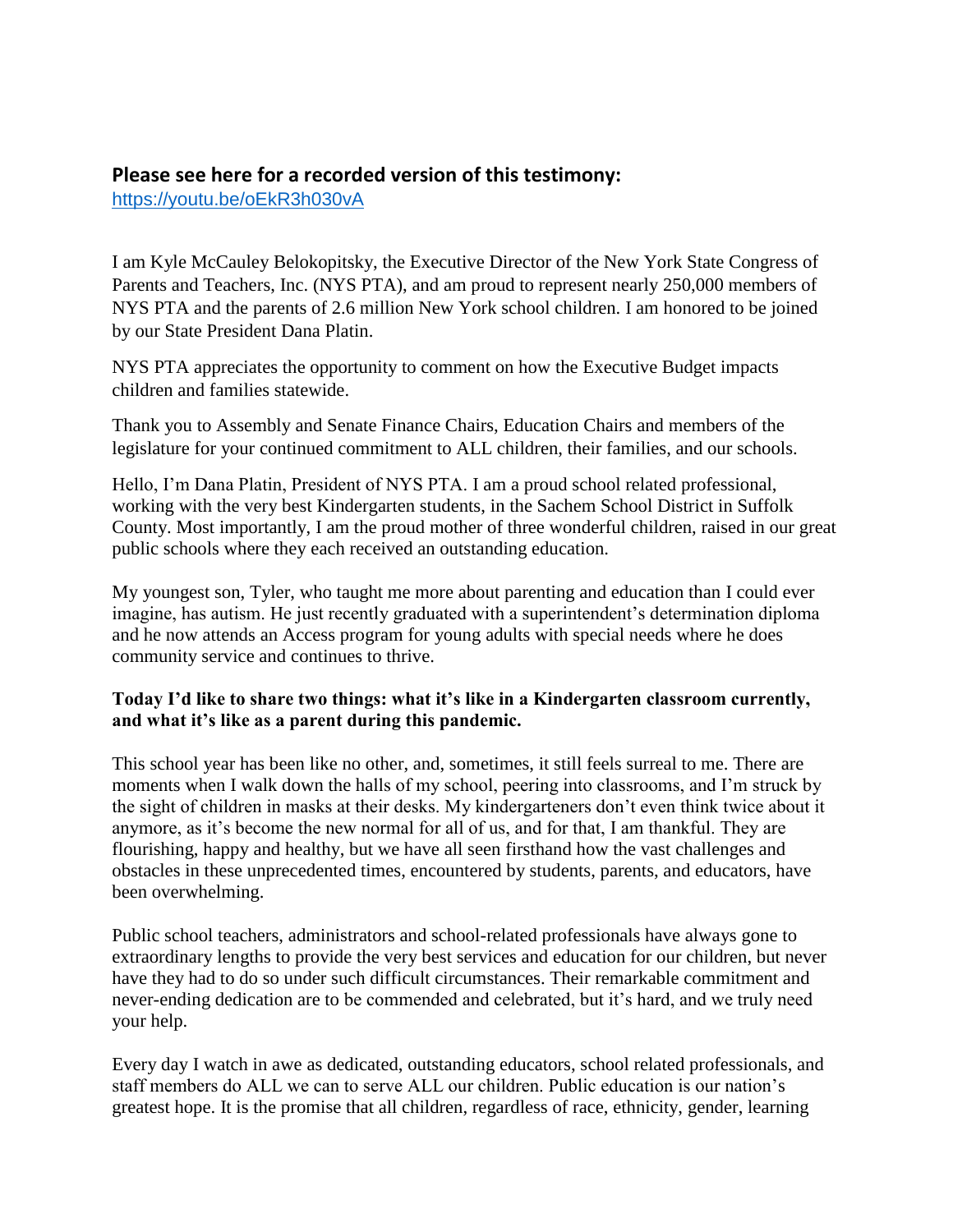abilities or disabilities, have a right to a free and appropriate education that will meet their diverse needs. It is public school that gives every child an equal chance to grow into a successful and flourishing member of society. A public education lays the foundation for a lifetime of opportunity and accomplishment, but while our children try to learn, and our educators try to teach, what you may not see are the struggles behind the scenes.

Lack of digital access, lack of digital equity, lack of devices, lack of and cost of PPE, the heightened and increased need for mental health support and services for students and staff, the choices districts have to make when trying to live within a tax cap and school aid levels, the shifting priorities in a school building, remote teaching and remote learning, the fears of inperson leaning.

All these challenges, sadly, impede school districts from providing all they can for their students. I see amazing things happen in a school every day, despite these challenges, but it's hard, and we truly need your help.

Parents and families have now been combatting this pandemic for nearly a year. From our urban centers, to our rural communities and to everything in between.

Far longer than we could have ever imagined, we have worried and wondered. We have dealt with unemployment, underemployment, food insecurity, trauma, sickness, and mental health concerns for our children and for ourselves.

We are juggling work, family, childcare, remote learning and health concerns. At the same time, we try to figure out how to get free or low-cost Wi-Fi for learning. We try to figure out how to keep our children fed with healthy meals. We try to figure out how to keep the lights and heat on, while searching for employment.

We try to figure out how to stop our children's night terrors from the past year of trauma, how to get them the professional support they need to alleviate their fears and, worse, how to explain the loss of a loved one.

We cannot do this alone. We need a partner in our schools and a partner in you, our policy makers. New York State PTA, founded in 1897, is the oldest and largest child advocacy association in New York. It is our passion to speak up on behalf of all children and youth and we implore you to be their champions. We cannot do the work alone. Together, we will shine a light on every child, with one voice.

And now, I'm going to turn it back to Kyle Belokopitsky, our Executive Director, for some specific budget asks. Thank you for listening and for your time.

Thank you Dana.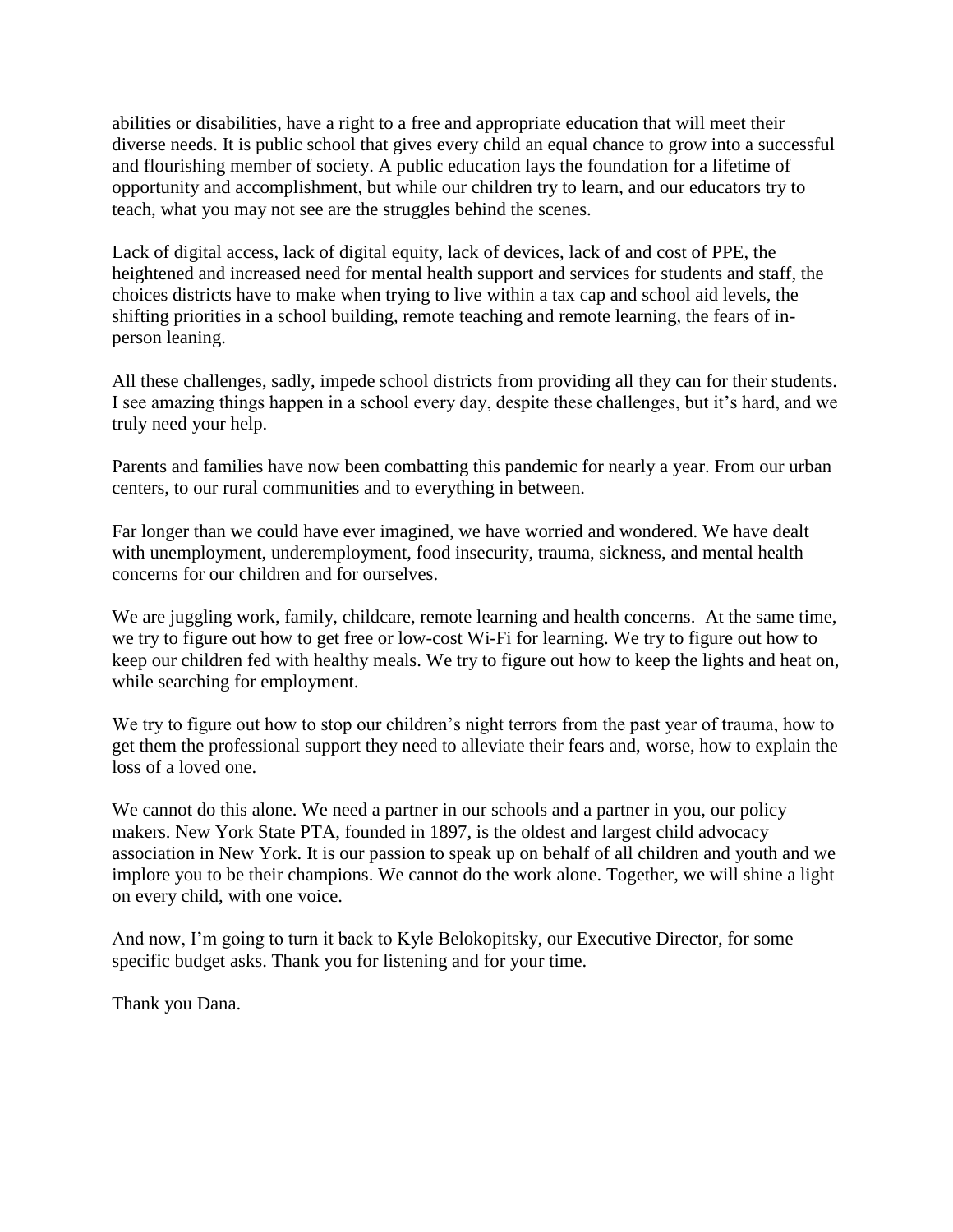#### **School Aid**

Overall, the proposal provides a year-to-year increase of approximately \$2.1 billion for the 2021- 22 school year. This increase is due to the \$3.9 billion allocated to school districts under the federal CRRSA Act and \$400 million in previous federal funding. The federal funds offset a \$607 million decrease in state school aid support. According to the second floor, the state reductions may be restored if the state receives the requested \$15 billion Federal COVID relief funds. The proposal assumes \$6 billion in NEW federal funding and full use of previous federal funding.

Our advocacy is now critical to see that NYS receives adequate federal funding to support this increase.

But equally important – we must find ways to increase state support of our schools. Our students cannot withstand cuts to state funding and sole reliance on federal funds to succeed.

The Division of Budget previously said under the proposal, every district will either have flat funding or get a small increase, but on the runs we did not see that occur. And worse, some of our highest need students received cuts or extremely low increases.

The proposal also calls for nearly a \$400 million reduction in and consolidation of expense-based aids. The proposal consolidates eleven expense-based aid categories, currently consisting of \$3.7 billion in funding, into a new black grant called "Services Aid." This reduction is offset by each district's federal CRRSA allocation in the current proposal. Further growth in these current aid categories would be eliminated and would require future increases to be allocated via Foundation Aid instead of an expense-based reimbursement. NYS PTA fully opposes this change to expense-based aids.

The proposal also details a new \$1.35 billion "Local District Funding Adjustment" (LDFA). This is a reduction in state support, which is offset in this proposal by the school district's federal CRRSA funds. This state reduction may be restored if NY receives the requested \$15 billion Federal COVID relief funds. NYS PTA fully opposes this Local District Funding Adjustment.

Also, the DOB Director has indicated that the previous 20% withholding of certain Aid payments from July, August and September 2020 will only be restored at 15%. This means 5% of those funds will be permanently cut. Again, our students, our schools cannot withstand continued cuts to education.

Further, we continue to worry about cost shifts to school districts for certain special education costs.

#### **Pandemic Transportation costs**

We appreciate that the proposal reimburses school districts for the cost of delivering school meals and instructional materials during pandemic-related school closures in spring 2020, a priority of NYS PTA.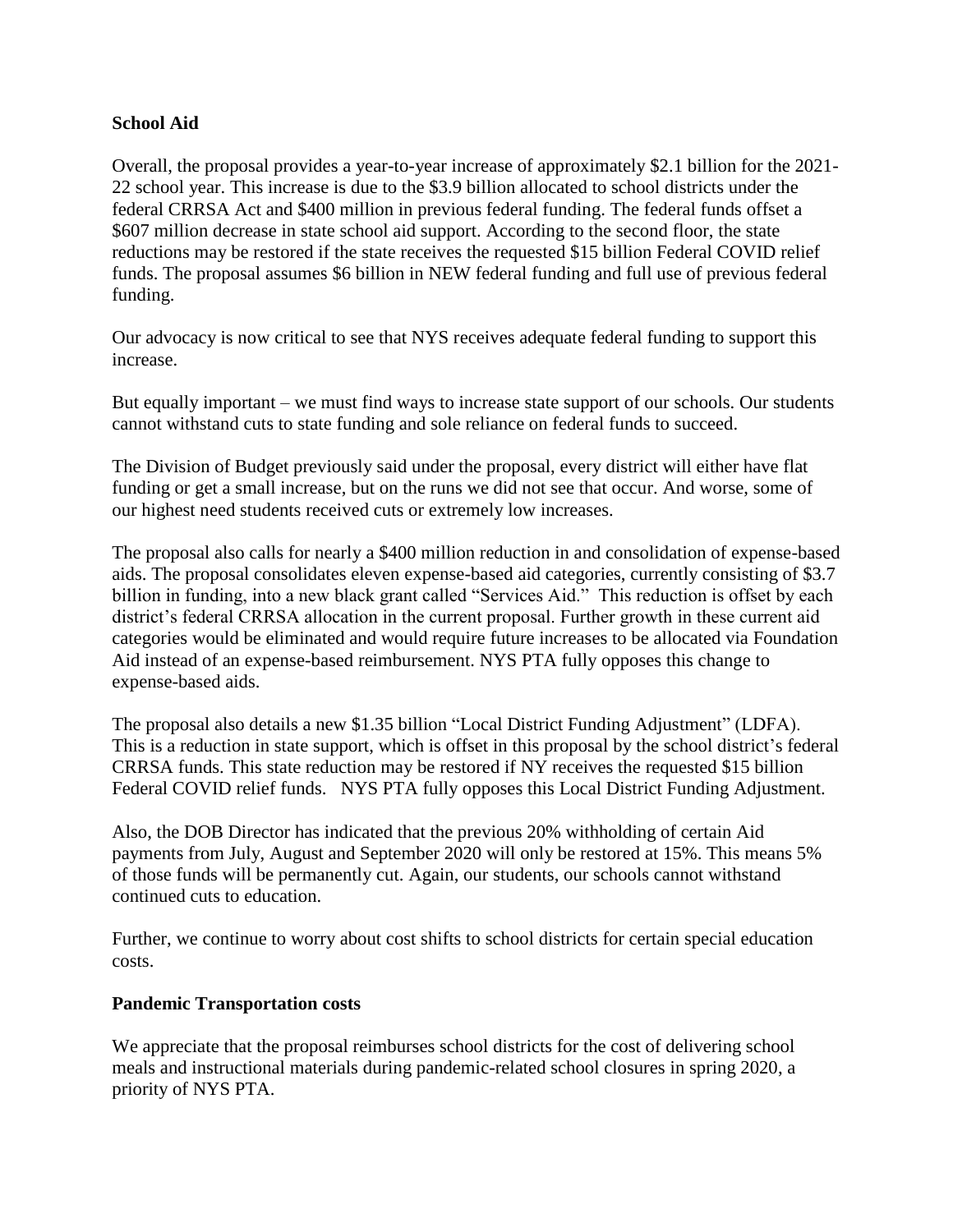#### **Prior Year Aid Payments owed**

The proposal proposes to eliminate \$18.7 million in funding for school districts' prior year claims and expunge all claims currently in the queue. The Executive Budget proposes eliminating the PYA queue altogether. NYS PTA fully opposes this proposal.

#### **PreK, after-school, early college high schools, PTECH, Community Schools**

We appreciate that the proposal continues current law funding levels for prekindergarten, afterschool programming, early college high schools, P-TECH programs, community schools, and Smart Schools Bond Act - all priorities of NYS PTA. We continue to seek increases in all of these critical programs that truly support our children. We have a high-quality pre-k program is critical to success. Early-college high schools and P-TECH programs lead to greater graduation rates and successes in college and career.

Support for Community Schools is critical, as they continue to be an effective strategy for student and family success, and often address the health, social, and socio-emotional needs of students and their families. While we understand set-asides for community school funding, ALL schools should be afforded the opportunity to transform schools into community hubs for learning and family support and funding for any school to support this model should be included in the final State Budget.

#### **School Funding Transparency**

The proposal continues what the Governor has termed "School Funding Transparency" – this is not currently supported by NYS PTA, as funding transparency is already required under federal ESSA law.

#### **Mental Health Support**

Mental health support for our students must be of highest priority, and we continue to be concerned about the lack of adequate and dedicated funding for mental health for our students, our educators, and their families.

The pandemic has drastically increased the need for mental health services for students for many reasons – trauma, loss of loved ones, isolation, depression, anxiety. NOW is the time where we need MORE services for students, MORE counselors, social workers, psychologists and professional and support staff to see that each child, no matter their zip code, is adequately supported.

#### **Teacher Programs**

The proposal would eliminate teacher support programs, including the Teachers of Tomorrow Program, the Teacher Mentor Intern Program, and the Albert Shanker Grant Program – NYS PTA supports these programs and fully opposes these cuts.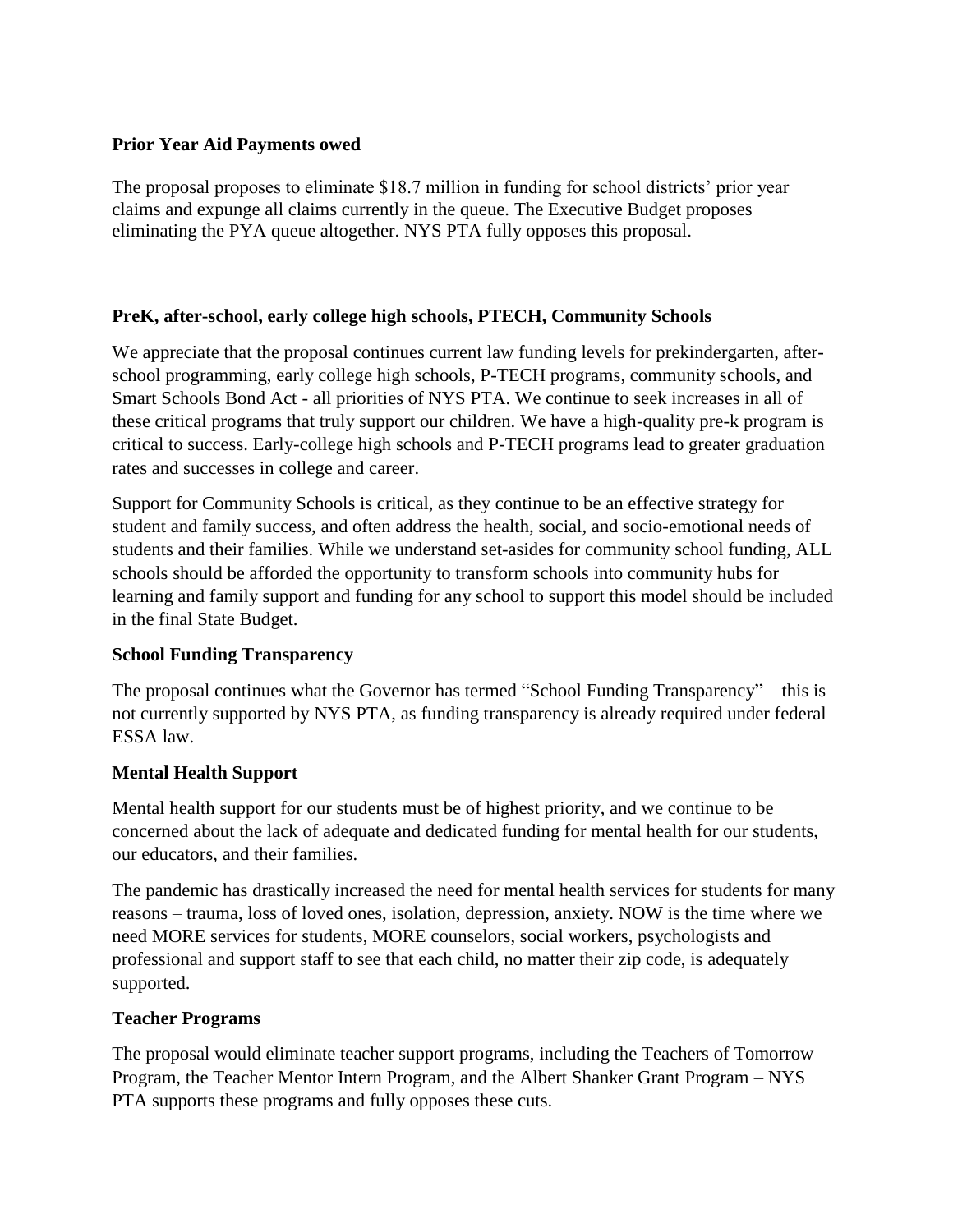# **Library Aid**

The proposal unfortunately reduces funding for Library Aid by 5%, from \$91.6 million to \$87 million. This cut is not offset with federal funding. NYS opposes these cuts.

## **Public Broadcasting**

The proposal unfortunately reduces funding for Public Broadcasting by 5%, from \$14 million to \$13.3 million. This cut is not offset with federal funding. NYS opposes these cuts.

# **Digital Access and Equity**

The proposal requires any broadband provider to offer high speed broadband service to lowincome consumers at a rate of no more than \$15 a month, including any taxes or fees. "Lowincome" consumers are defined as those whose household is eligible for free or reduced priced lunch or whose annual gross household income is not above 185% of federal poverty guidelines.

We appreciate and fully support this proposal. However, we are also concerned with the actual lack of broadband access in many communities. During the pandemic, we say schools deploying buses capable of WIFI connections to areas without broadband. This access and equity issue still needs to be addressed, and in particular many of our rural areas have no or limited access to broadband.

We also fully support Senator Mayer's E-Learn proposal, and look forward to its passage and enactment.

# **Tax Cap**

We would be remiss if we didn't mention we are extremely concerned with this year's figure – 1.23 percent. Under the tax cap, districts have often been forced to make difficult budgeting choices in attempts to save programs and services for students. NYS PTA continues to support common sense tax cap reform, that include;

- 1. Changing the allowable levy limit to at least two percent or CPI, **whichever is greater;**
- 2. Elimination of the supermajority requirement and the possibility of negative tax levy limits;
- 3. Allowing for exemptions like enrollment increases; and
- 4. Implementation of tax cap corrections which the legislature and Governor have already approved: excluding BOCES capital expenses from calculations and including Payments in Lieu of Taxes in growth factor determinations.

# **English Language Learners and their families**

New York is the gateway for immigrant success. Adequately supporting ELL students and their families continues to be a challenge for many districts and communities. Therefore, we ask that you continue to also consider:

1. Additional dedicated funding for ELL students, especially for school districts experiencing high density populations of diverse language speakers;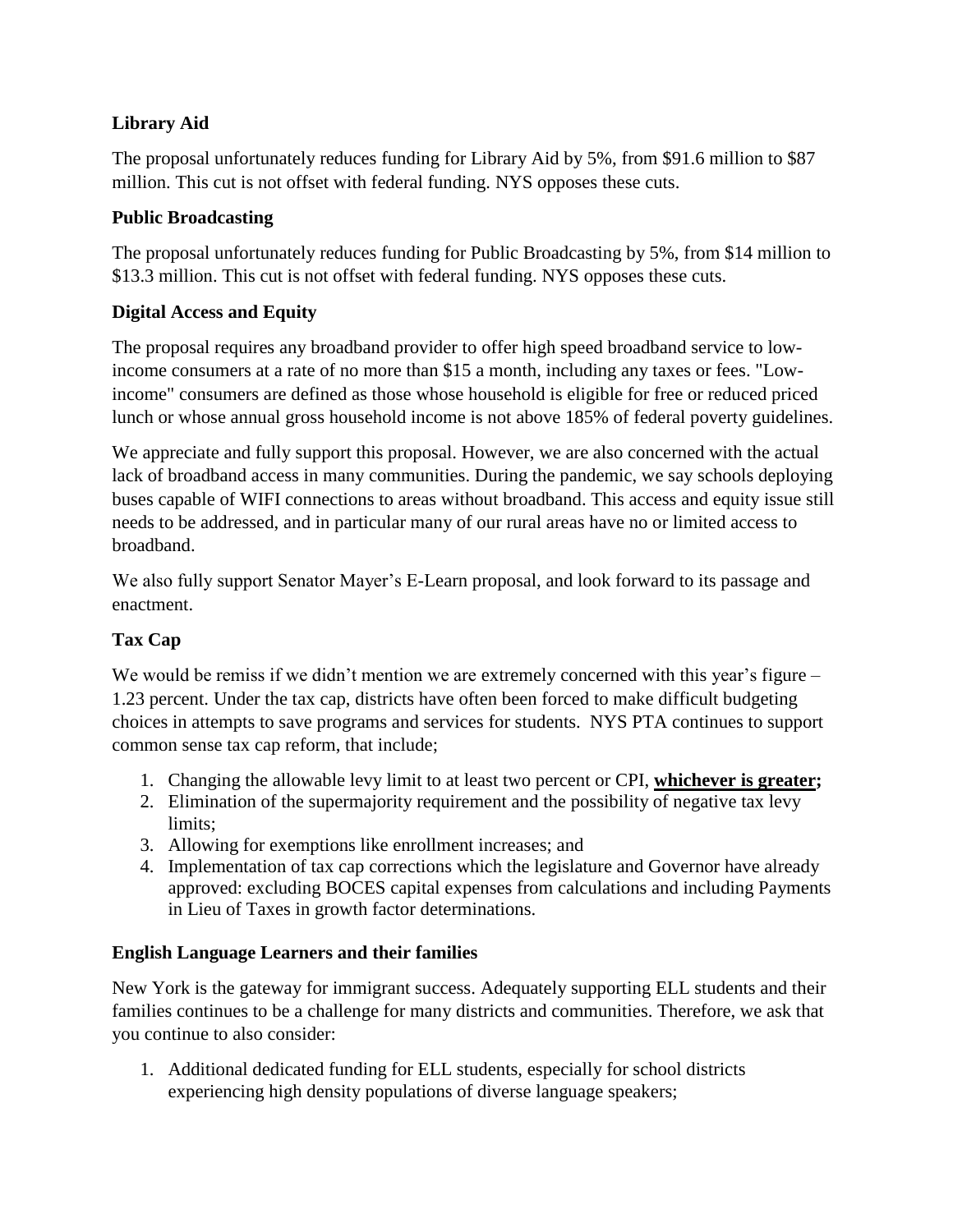- 2. Improved current aid to address mid-year influxes of unaccompanied minor students, and increased support for districts with high unaccompanied minor populations;
- 3. Fiscal support for and examination of Part 154 implementation and requirements;
- 4. Accelerated teacher training for all educators in supporting ELL students and their families, along with expedited certification of bilingual and TSOL educators;
- 5. Continued and increased support for the State Education Department (SED) Office of Family Engagement, with staff dedicated to support ELL students and families; and
- 6. Expansion of the state's capacity to provide translation and interpretation services, especially for key parent documents, to minimize local district impact.

#### **Recovery High Schools**

We fully support expansion and access to recovery high school programs. While enacting language was included in previous enacted budgets, funding has not been sufficient to support students in need.

#### **Recreational Marijuana**

The proposal once again includes the legalization of recreational marijuana, creates a new Office of Cannabis Management, and attempts to balance the budget with "new" marijuana revenue. We continue to fiercely oppose these measures, as there is no amount of revenue that can possibly offset the harm of the legalization of marijuana on our children.

With the serious crisis of youth vaping and tobacco use, and in the midst of the COVID-19 pandemic, while still battling the opioid crisis, this harmful legislation is counterintuitive.

Further, creation of a new Office of Cannabis Management, while at the same time cutting state school aid is unconscionable. The Executive Budget Proposal shows hundreds of millions of dollars in cuts of state support to our public schools. Why would the proposal then spend scarce resources on proposals that would actually physically and mentally harm our children?

Please heed the recommendations from leading medical and public health organizations, education groups, and the law enforcement community and do NOT legalize recreational marijuana.

In 2017, the American Medical Association concluded cannabis is a dangerous drug and a serious public health concern, and that the sale of cannabis for recreational use should not be legalized.

In 2015, the American Academy of Pediatrics reaffirmed its opposition to legalizing recreational marijuana.

Further, the American Lung Association is clear, "Smoking marijuana clearly damages the human lung, and regular use leads to chronic bronchitis and can cause an immune-compromised person to be more susceptible to lung infections. No one should be exposed to secondhand marijuana smoke. Due to the risks it poses to lung health, the American Lung Association